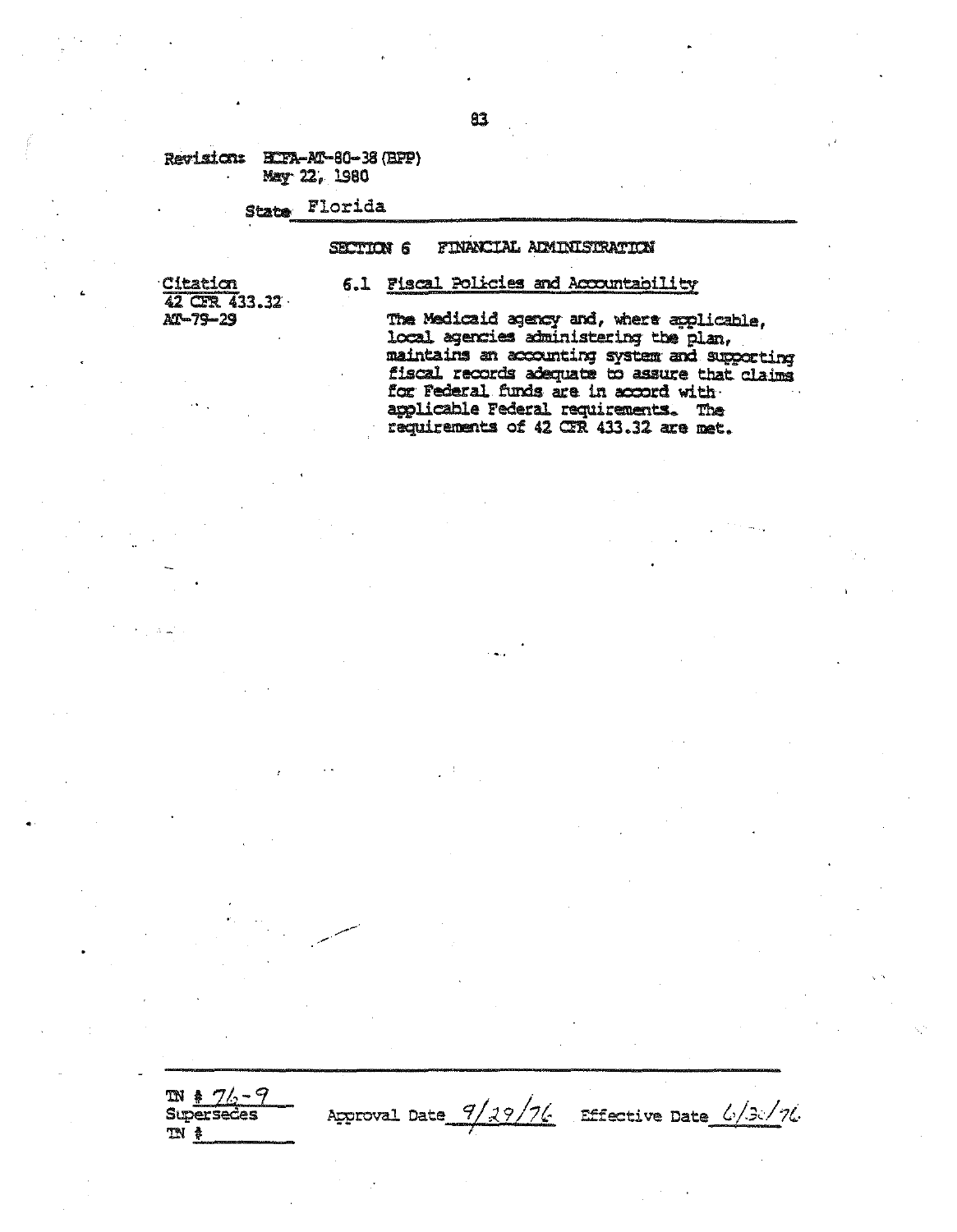Revision: RCFA-AT-81-(BPP)

#### Florida **State**

# 6.2 Cost Allocation

 $\frac{\text{Citation}}{42 \text{ CFR}}$  433.34 47 FR 17490

There is an approved cost allocation<br>plan on file with the Department in accordance with the requirements<br>contained in 45 CFR Part 95, Subpart E. is a construction of the state of the state of the state of the state of the state of the state of the state of the state of the state of the state of the state of the state of the state of the state of the state of the st

 $\mathbb{N}$   $\ast$ **Supersedes**  $\mathbb{N}$  #

نتيا<br>وفيات

**Approval Date** 

**Effective Date**